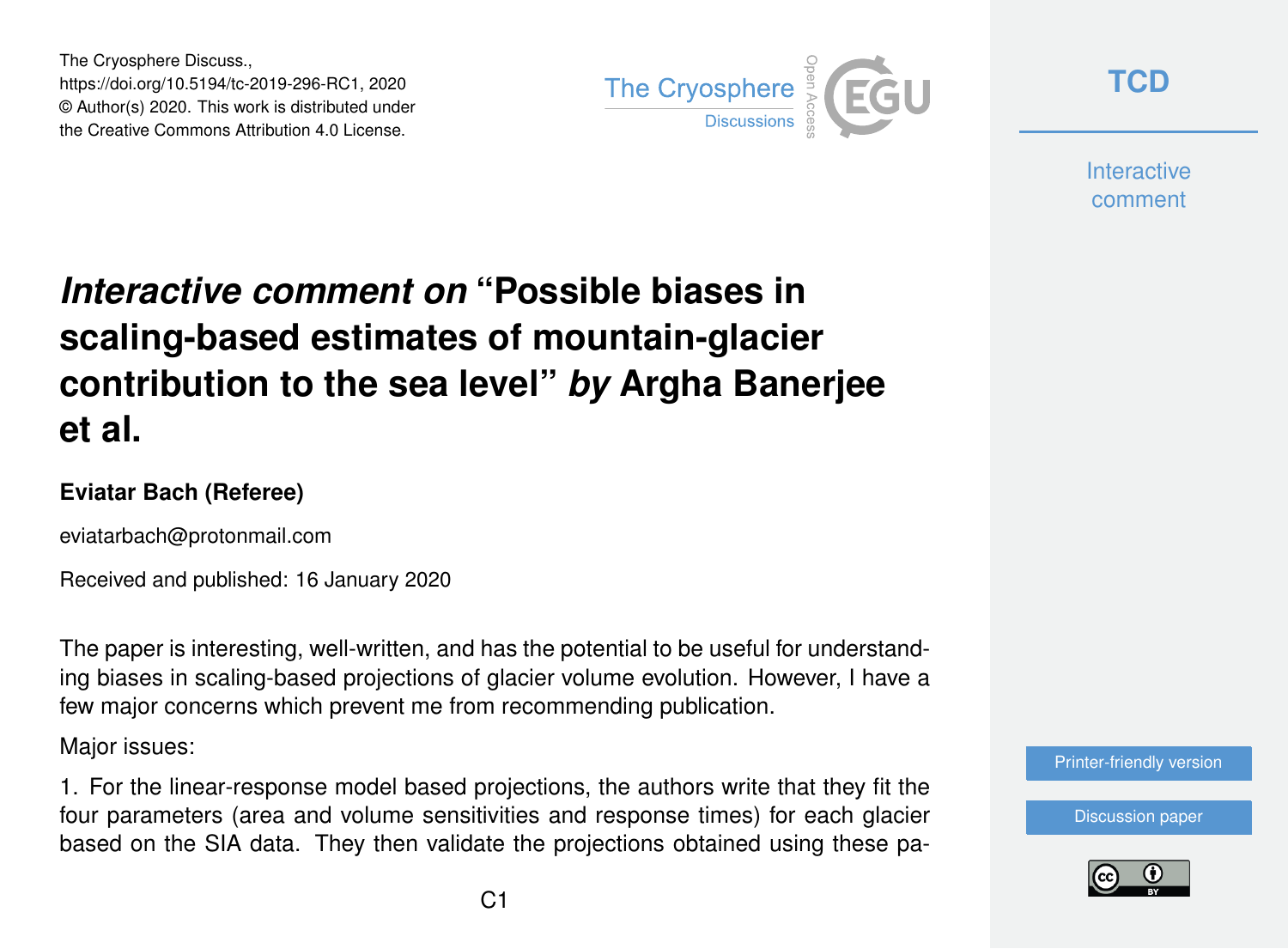rameters on the same SIA data. This is using the same data for fitting and validation, so it is not surprising that it replicates the data fairly well. Testing this method requires validation data that is not part of the fitting. A possible way to do this would be to only use a portion of the time-series of each glacier to fit, and validate on the rest (for example, fit on the first 50 years, project into the future, and validate on the 450 remaining years).

There is this this sentence which I was not clear on: "We have verified the linearresponse model obtained by fitting the SIA simulation results for the ensemble of 551 central Himalayan glaciers, similarly outperforms the scaling-based method for another set of 143 glaciers from the western Himalaya (figure A2)." Were the parameters obtained for the central Himalayan glaciers somehow extrapolated to the western Himalayan ones? Or were the parameters fit for every western Himalayan glacier as well? It is not clear from the description. If the authors use an extrapolation method, it would be important to describe it.

2. The linear-response method is being proposed as an alternative to scaling-based methods for projecting glacier volume evolution. However, I am not clear on how this would be implemented in practice. The climate sensitivities ∆V inf and ∆A\_inf characterize the response of an initially steady-state glacier to a perturbation in the ELA. How can this be used to project evolution of a glacier that is already transient, and in a situation where it is not a single perturbation in the ELA, but that the ELA is continually rising?

3. Furthermore, it seems that the linear-response method would require a relatively long time-series of the area and volume evolution of each glacier in order to fit the parameters, which is often not available. I would like to see a discussion of the data requirements and feasibility for use in sea-level projections.

4. Although it is true that there are a priori arguments for what the scaling exponent gamma should be, in practice it can be quite different, even for simulated glaciers (e.g.,

## **[TCD](https://www.the-cryosphere-discuss.net/)**

**Interactive** comment

[Printer-friendly version](https://www.the-cryosphere-discuss.net/tc-2019-296/tc-2019-296-RC1-print.pdf)

[Discussion paper](https://www.the-cryosphere-discuss.net/tc-2019-296)